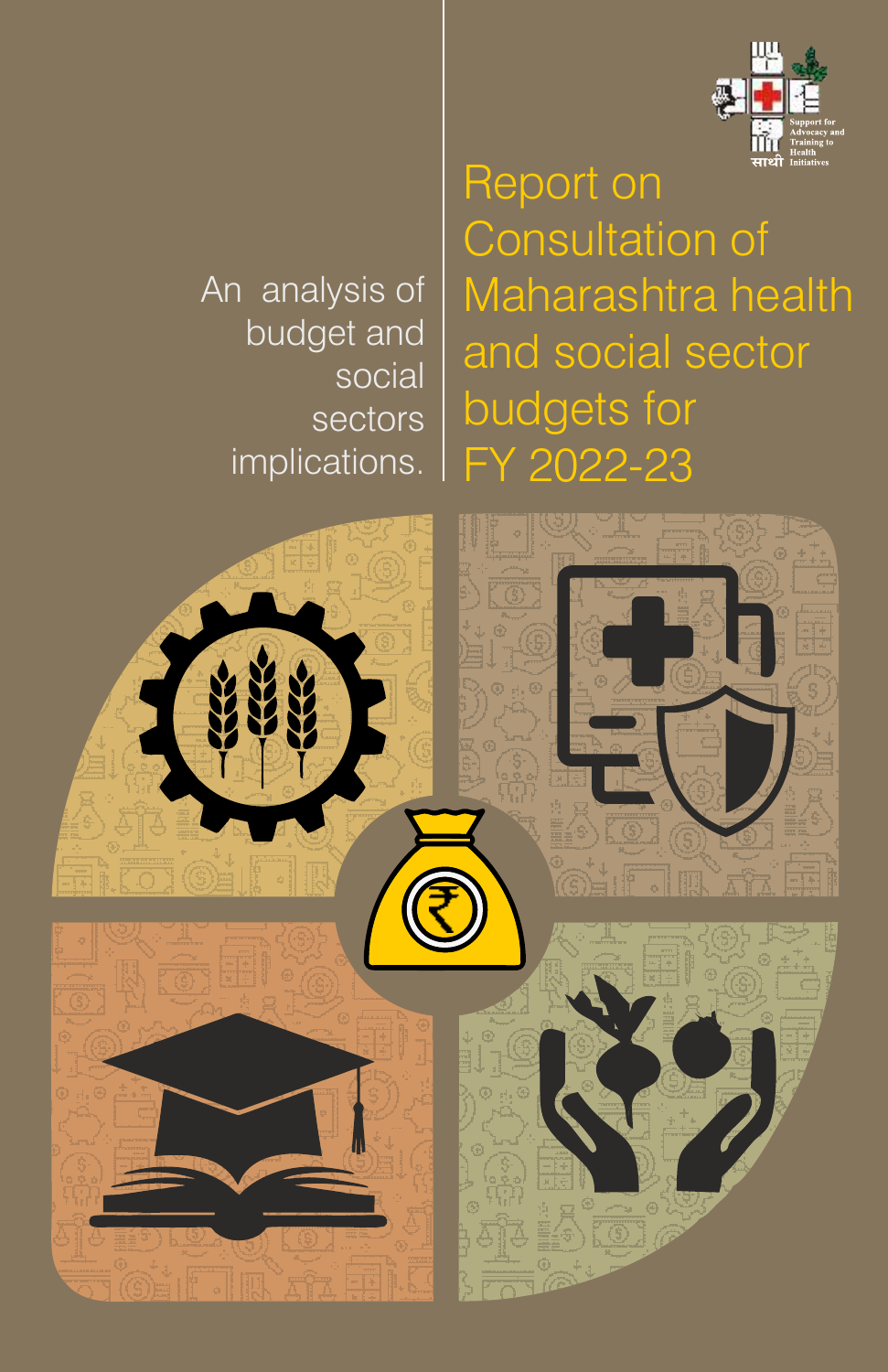Published in May 2022

Presenters and panellists in the consultation- Mr.Ravi Duggal, Mr. Amit Narkar, Dr.Abhay Shukla, Trupti, Malti, Shailesh Dikhale, Swapnil Vyavahare, Ritu Diwan, Vishwas Utgi, Hemangi Joshi, Chandrika Singh, Shankar Pujari

Edited by Abhay Shukla and Trupti Malti Report prepared by Sneha Makkad

Plot no. 140, Flat No. 3 & 4, Aman (E) Terrace Society, Published by, Website- www.sathicehat.org SATHI (Support for Advocacy and Training to Health Initiatives) Dahanukar Colony, Kothrud, Pune- 411 038, Tel- 020-25472325, 020-25473565; Email- sathicehat@gmail.com,

Sandeep Deshpande Cover and inside pages Design by,

This work has been supported by International Budget partnership (IBP)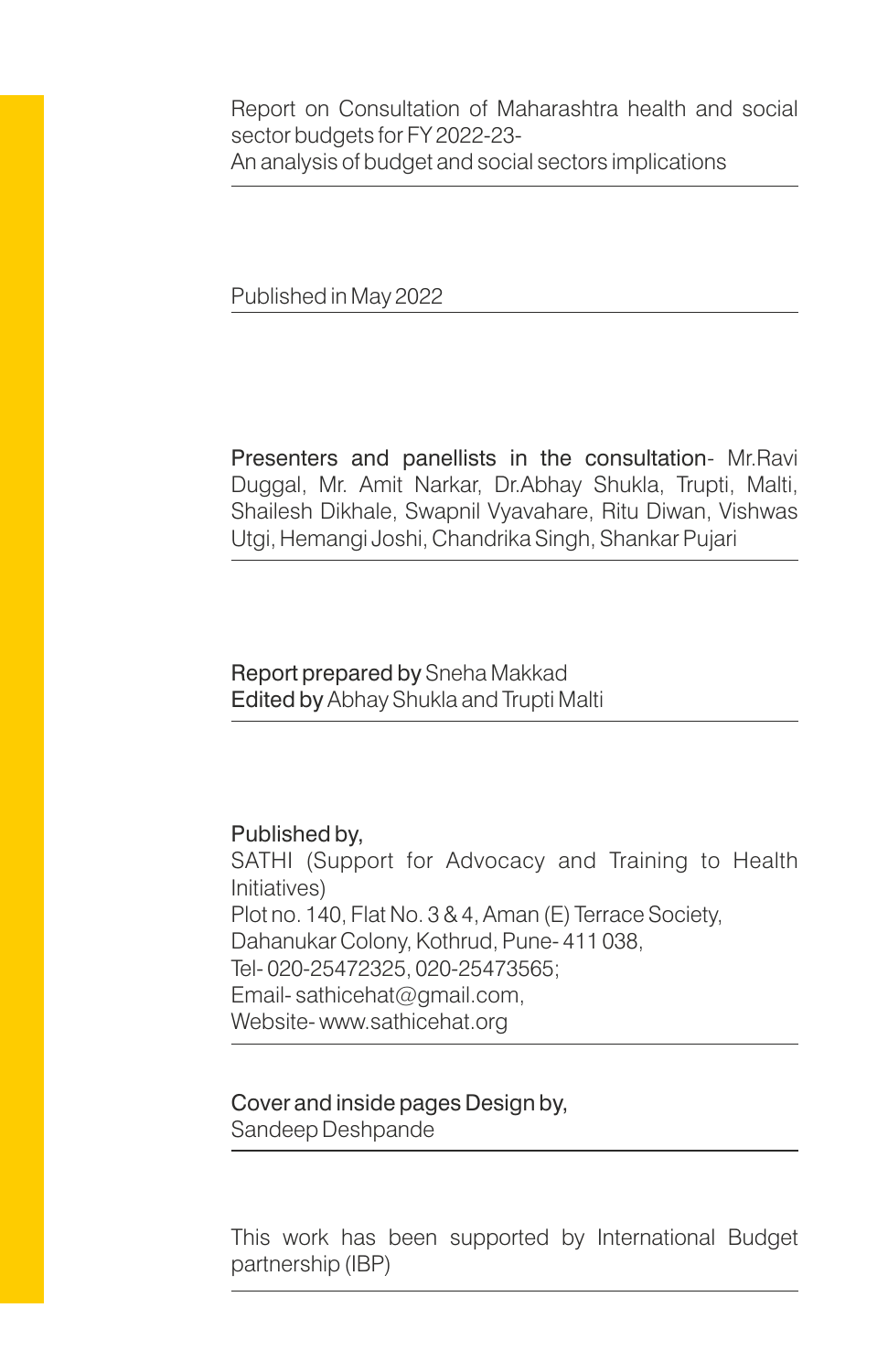An analysis of budget and social sectors

implications. FY 2022-23 Report on Consultation of Maharashtra health and social sector budgets for

Venue: YWCA Mumbai, Maharashtra SATHI, Pune

15th March 2022

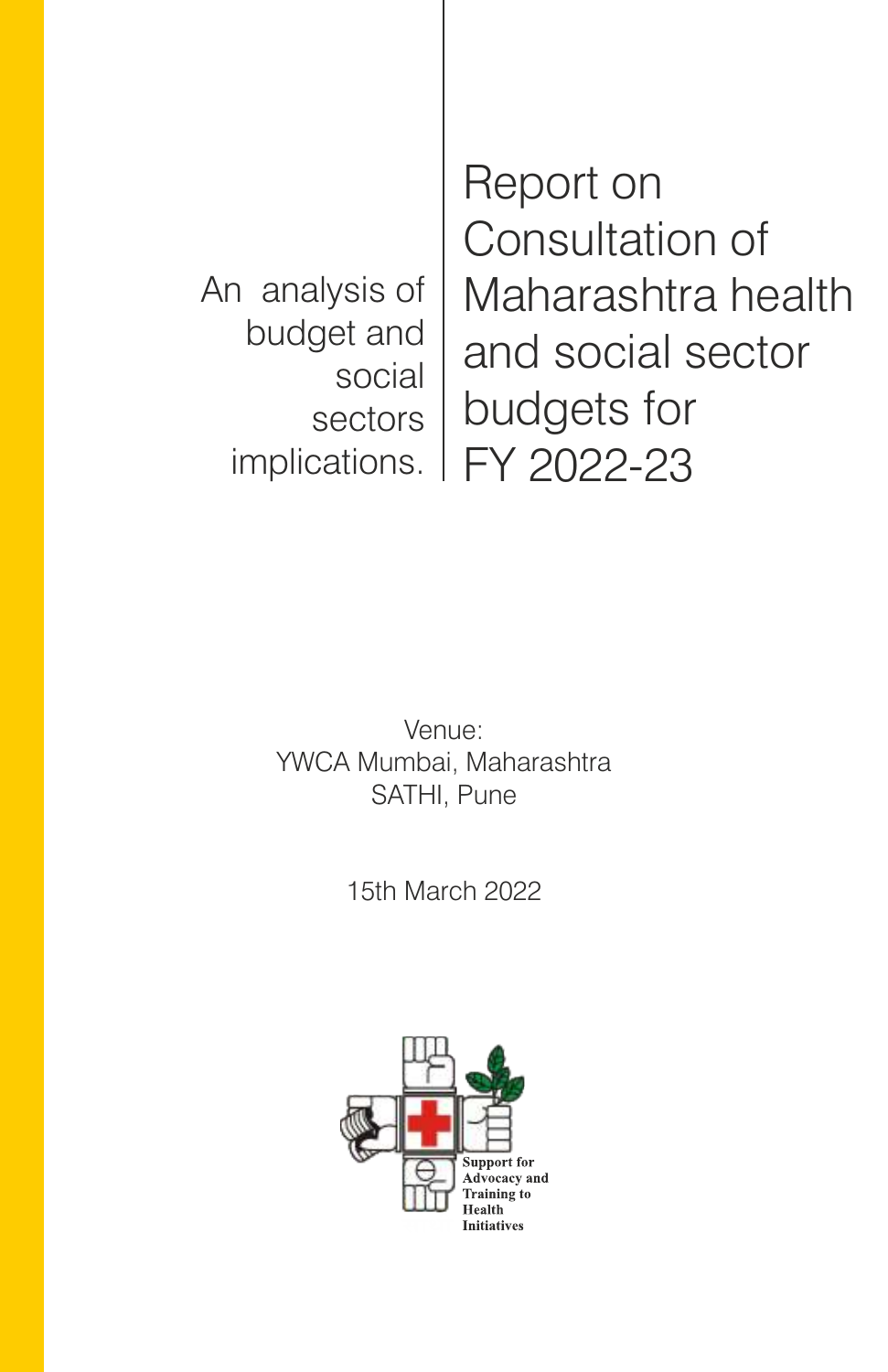# Introduction :

nalysis of Maharashtra government's health and<br>social sector budgets for 2022-2023 becomes crucial because the people of Maharashtra have been the worst hit during all three waves of the COVID-19 pandemic during 2020 to 2022. Maharashtra has witnessed nearly 1.5 lakh deaths due to COVID-19, the highest among Indian states. There was the impression that the State government must have learned critical lessons from the catastrophic experiences in times of COVID-19. In response to critical weaknesses of public systems highlighted during the epidemic, it is now necessary to improve health and social services across the state by majorly increasing related budget allocations in the social sector.

In view of the above context, SATHI organised a state level consultation on 'Maharashtra health and social sector budgets for financial year 2022-2023: analysis and field level implications'. Around 25 budget experts, health and social sector activists, researchers, trade unionists and representatives of networks, joined the consultation physically and online. The consultation objectives were 1) To present an overall analysis of Maharashtra state budget (2022-23) allocations. 2) To discuss current budgetary allocations and recent trends with focus on health and social sector budgets for Maharashtra. 3) To review social implications of these budgetary allocations, and propose possible ways forward and recommendations.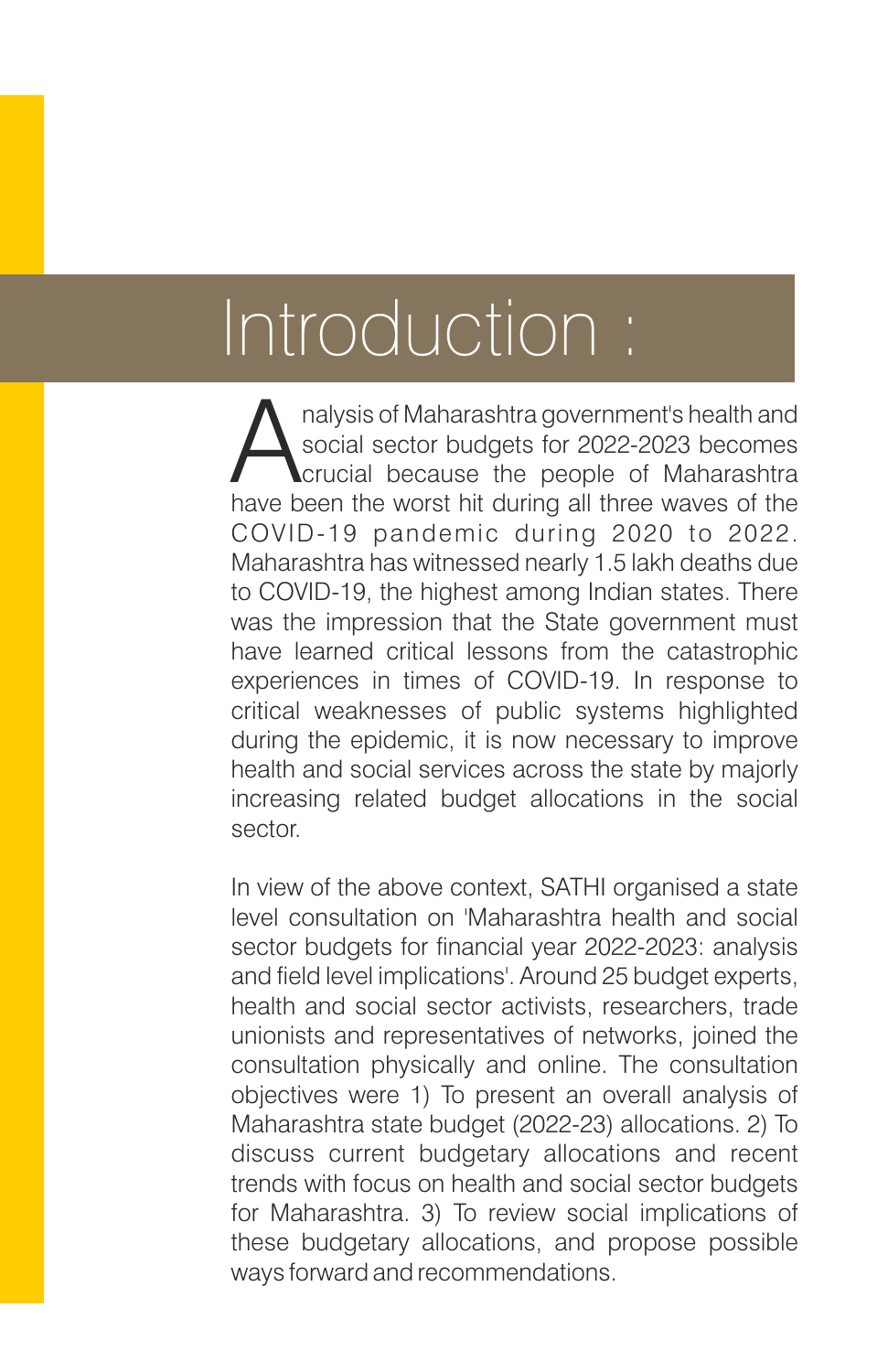# Overall presentations on Maharashtra health and social sector budgets

he initial presentation by senior budget expert TRavi Duggal was cross-cutting, and provided essential information to analyse the limitations and gaps related to Maharashtra 2022-23 social sector budgets, including allocations and spending trends. He highlighted the need to read the budgets with a GSDP lens. The trend of the Union budget 2022-2023 as well as Maharashtra's budget favours capital expenditure and the private sector. He further commented that Maharashtra social services budget allocations remain stagnant at 38% of the total budget, but in terms of percentage of GSDP, this has dropped from 5.4% in 2021-22 to 5.2% in 2022-23. This budget showed a declining trend in all social sectors, including health, food, nutrition, and agriculture. Maharashtra's food grain production is per capita of 104kg, with Maharashtra ranking 23rd among the states. In the post-covid situation, the government should strengthen the public services, but no progress was evident in that direction.

"The revenue generation in Maharashtra is deficient. State needs to collect outstanding taxes pending over last 5-10 years, which total more than Rs. one lakh crore . The state needs to focus on recovering uncollected revenues. These efforts can significantly help to raise public financing".

Ravi Duggal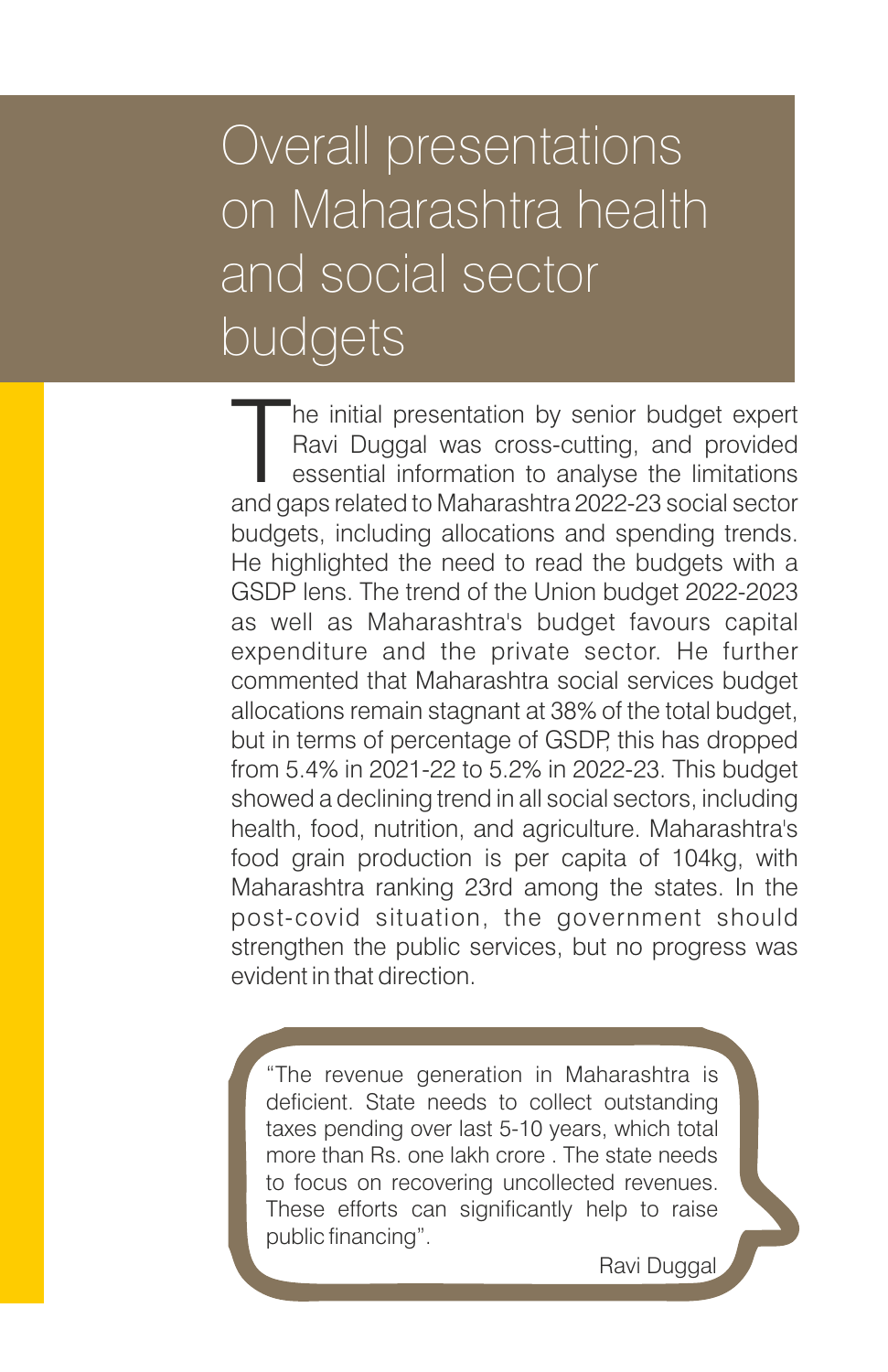"There is an increase in the budget for tribal development as it will provide opportunities to the corporate sector to develop their business. An increase in the capital expenditure of medical education budget indicates the involvement of private sector for further development."

Ravi Duggal

Economist and social activist Amit Narkar highlighted the serious agrarian crisis and persistent malnutrition in Maharashtra, and noted that despite this context there is considerable decrease in the budget allocation for the mid-day meals. In his presentation, Amit highlighted the critical points of the union budget as being hunger and unemployment. To address these issues, the union government provides subsidies for fertilizers and food production. However, in the union budget, it these have declined from Cr.487000 (RE21- 22) to Cr.3555000 (BE 2022-23). Similarly, the MNREGA budget was stagnant at Cr.73000 (BE-21-22 to BE 22.23). He also pointed out some policies about GST and increasing cess tax on the people (this is a direct tax collected by the union government and no share of this tax is given to the states).

In the discussion, he referred to the economic survey report, particularly the Covid impact study.

"Governments are reducing spending on public services (including union and state), on the other hand, the capital expenditure of the central and state governments is increasing and this does not solve the problem of hunger."

Amit Narkar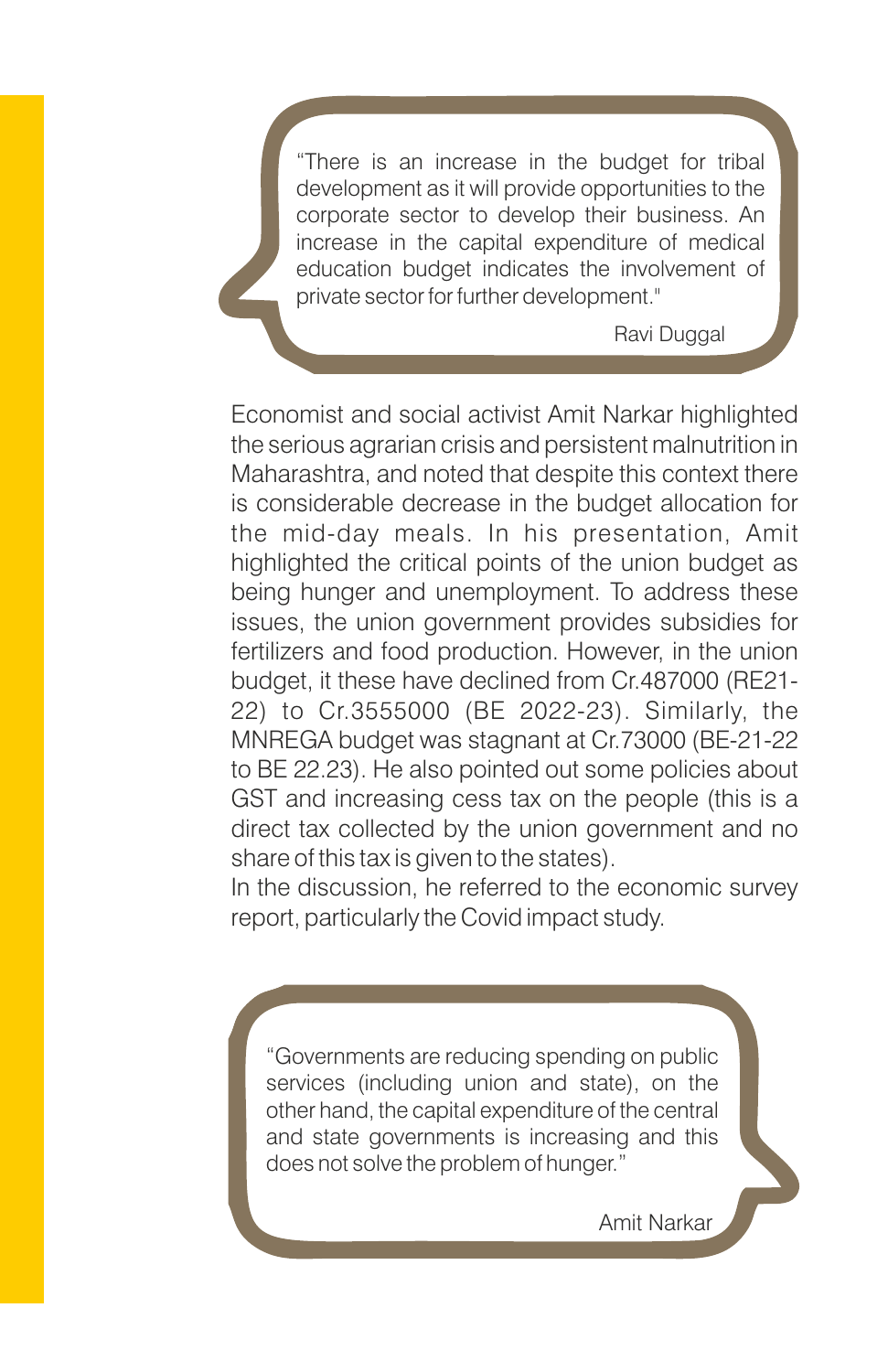"The union government has to pay a share to the State Governments in the GST. At present, the central government is increasing its revenue by levying various cesses. The union government does not have to pay any part of these cesses to states, so even if the union government gets the tax collected, the revenue of the state government does not increase." Amit Narkar

Trupti Malti from SATHI presented an analysis of Maharashtra health budget 2022-23, showing that the government was expected to make major efforts to address the inadequacy of the public health system keeping in view the COVID experience. Maharashtra government allocated Rs. 19,060 crore for health sector (public health and medical education) according to the 2021-22 Budget estimate. In view of the additional needs generated by COVID, an additional supplementary budget provision of Rs. 26,017 crore was made for the health sector in 2021-22 according to revised estimates. However, the state health budget for 2022-23 has been reduced to Rs. 22,536 crore (2022-23 BE), indicating a 13% reduction in the coming year's health budget as compared to this year's revised budget. The Maharashtra economic survey projected that Maharashtra's Gross state domestic product (GSDP) will increase by 12% in 2022- 2023. However, the State government plans to spend less than 0.5% of GSDP on the health sector, and only 4.55% of the state's total expenditure in 2022-23 will be spent on health. Analysis of budget 2022-23 further displays neglect of National Health Mission (both rural and urban components) and decrease in the budget on medicines.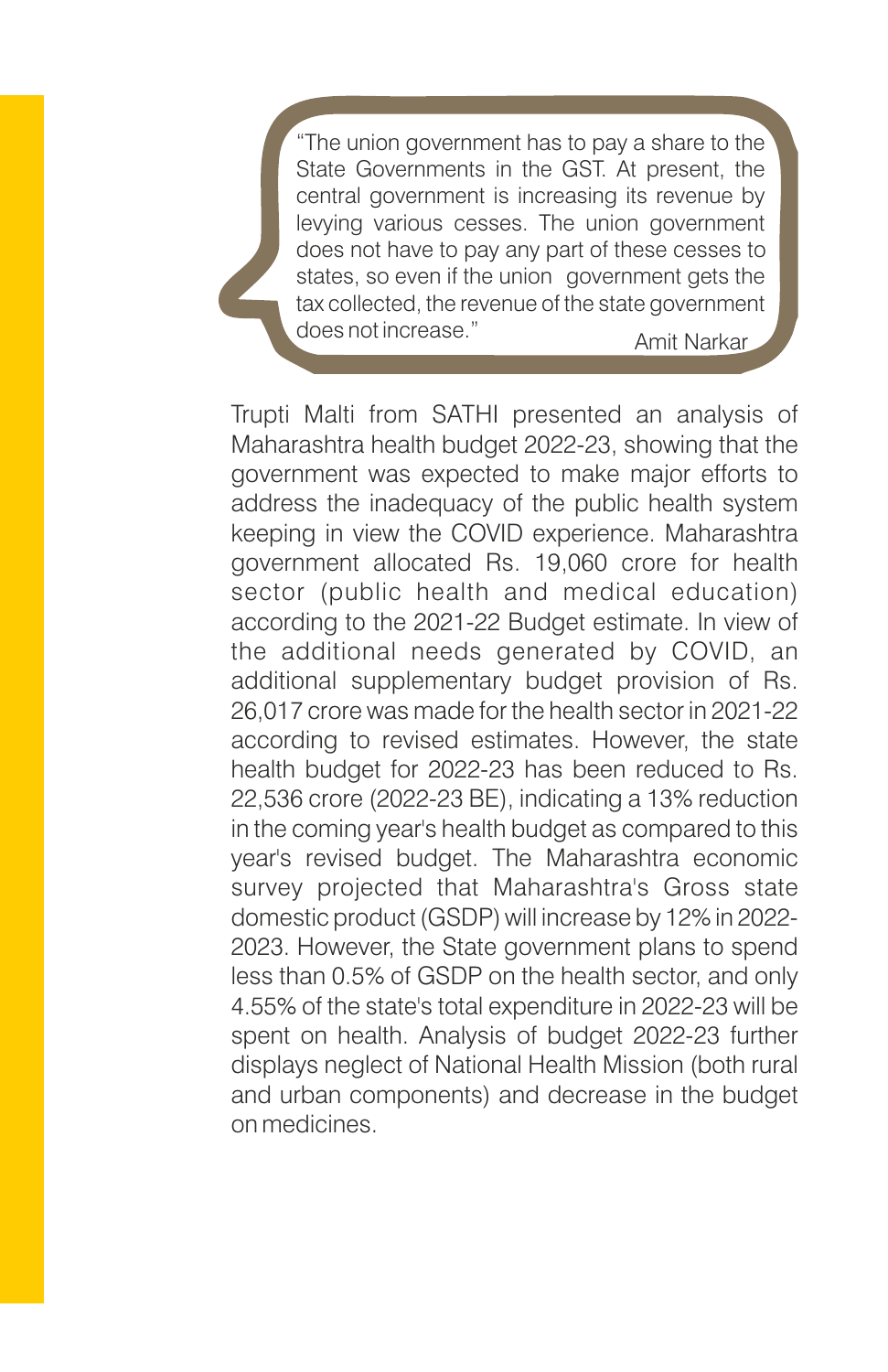#### Details of public health budget

| <b>Schemes</b>                             | Year wise amount (All amounts in Cr.) |             |              |
|--------------------------------------------|---------------------------------------|-------------|--------------|
| Specific<br>component/scheme               | 2021-2022 BE                          | 2021-2022RE | 2022-2023 BE |
| National<br>Rural<br><b>Health Mission</b> | 2427                                  | 4919        | 3607         |
| National<br>Urban<br><b>Health Mission</b> | 167                                   | 208         | 192          |
| Medicines                                  | 623                                   | 2077        | 615          |
| <b>MPJAY</b>                               | 498                                   | 1100        | 500          |

Further in the context of the upcoming health budget, Trupti mentioned, "Large additional provision has been made for the construction of medical colleges; private institutions will likely use it". Similarly, in contrast to major underspending on public health services, one of the few areas where the government plans to spend almost double its allocated budget, is Mahatma Phule Jan Arogya Yojana (MPJAY), which involves payment to a commercial insurance company and private hospitals. Overall though, in this year the State government provided some additional temporary funding to the health sector, to handle the COVID-19 crisis, the coming year's (2022-23) health budget does not show expected increases which are essential to upgrade public health services in light of the COVID experience.

Making her comments as a discussant, senior economist Prof. Ritu Dewan indicated the need to scrutinize the revenue aspects of the budget, and expressed concern over the non-availability of the Maharashtra gender budget till now. Trade union leader Com. Vishwas Utagi stressed the need to think realistically about the possibilities of public-private partnerships in the current context .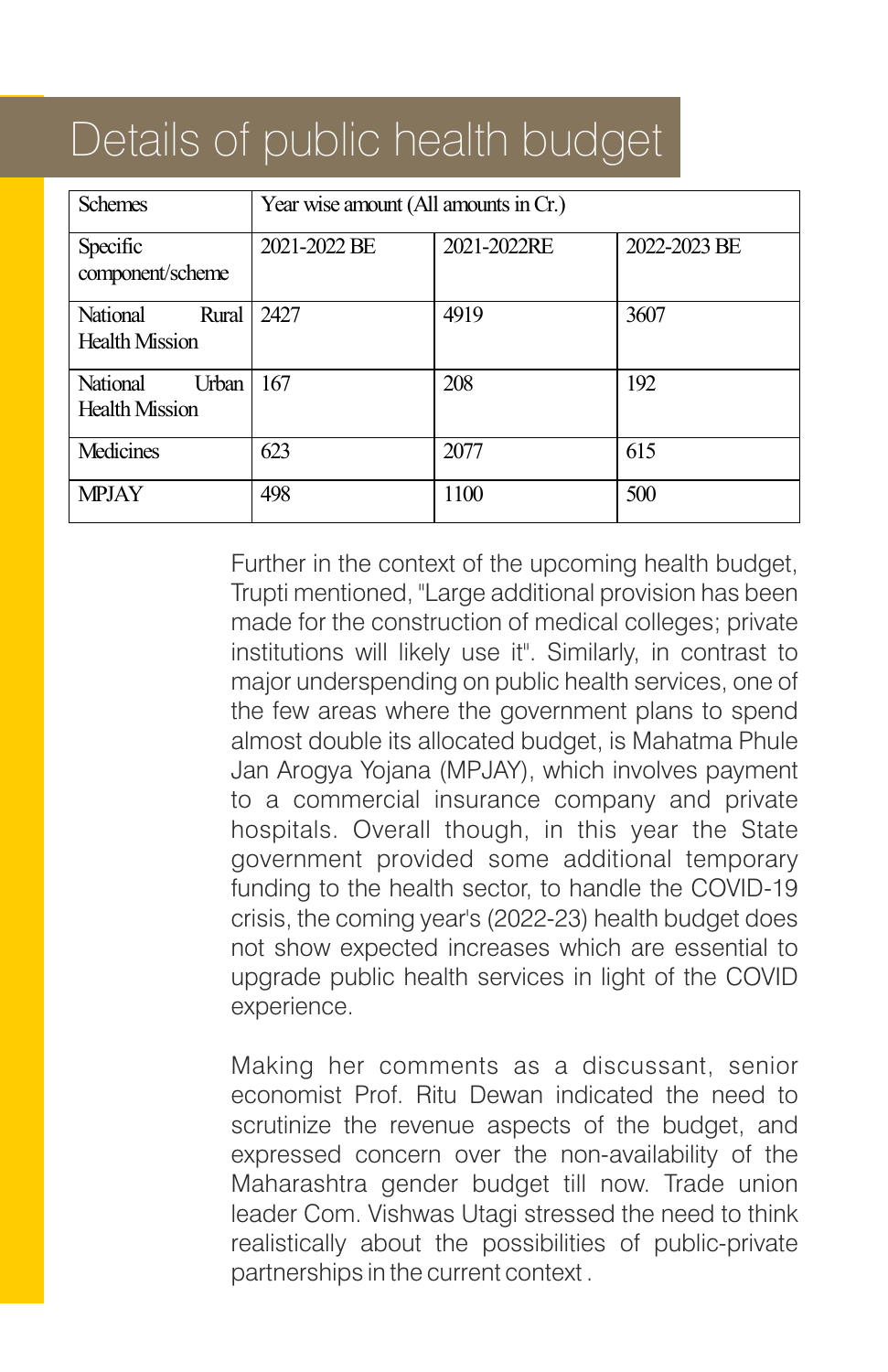Dr. Abhay Shukla summarised the entire discussion in the first panel, maintaining that state governments have a choice; they can bring the white paper and collect uncollected taxes, citing the example of the Tamil Nadu government, which has done so. Also, the state government can increase research efforts to identify way to increase revenue generation. The state government can focus on effectively utilising available funds to improve quality of life for its people.

"There is politics behind economics, and social work is behind politics. These three are closely interconnected in nature. We need to approach an understanding of the budget with the perspective of this interconnections"

- Dr Abhay Shukla

Panel discussion on specific social sector budgets and social implications

During the subsequent panel discussion, presenters critically discussed the social sector budget spending trends while analysing ground level concerns related to the health sector and issues concerning education, food security, and health workers. Panelists shared insights on how the current budget will impact the situation at ground level on various fronts.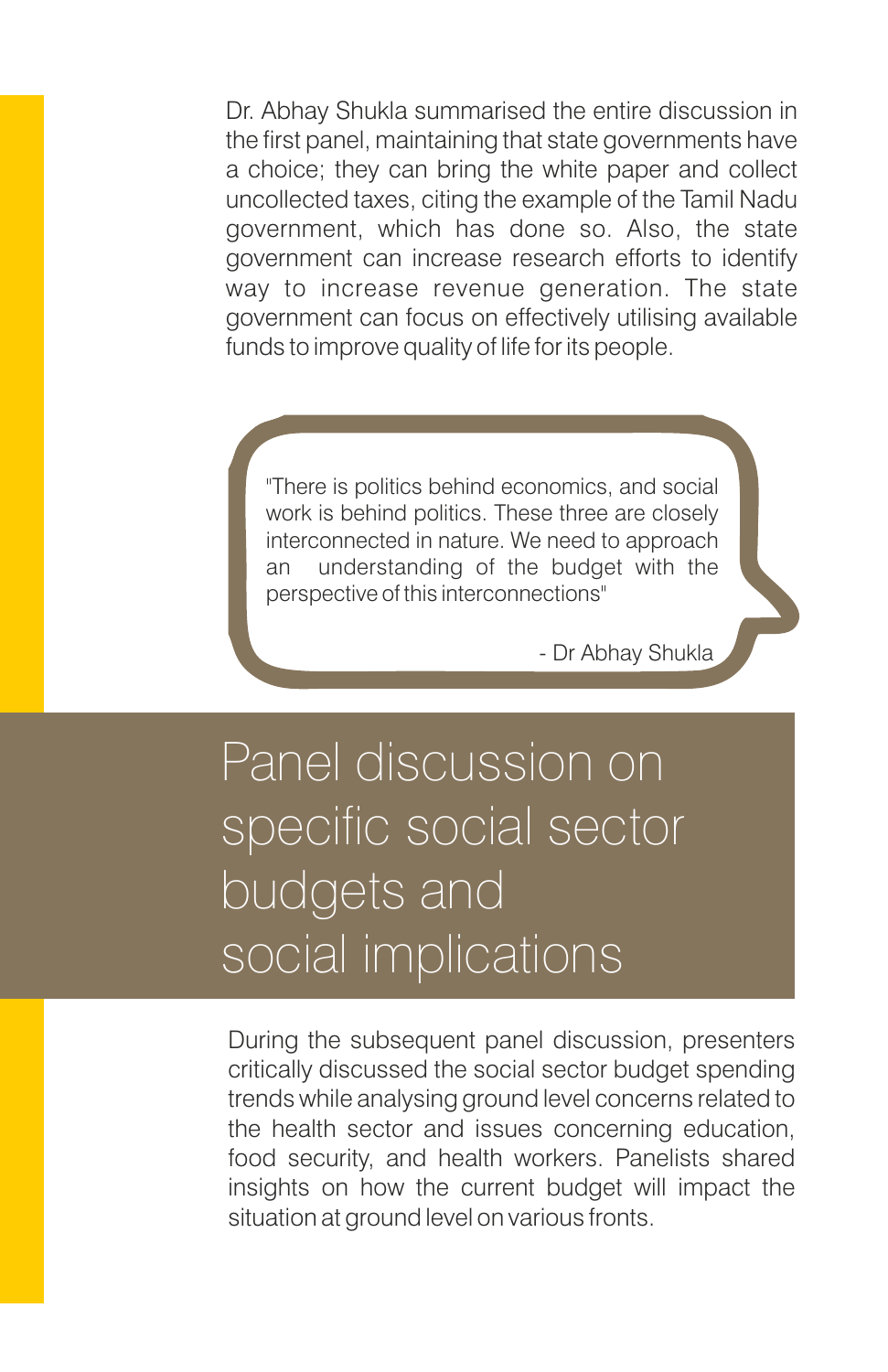Trupti shared findings of a study conducted by SATHI and its partner organisations, carried out in times of COVID, concerning the scenario of access to health services in rural areas of Maharashtra. She highlighted the concern about non-availability of maternal health services in several districts during COVID-19 (59% of Rural and Sub-district hospitals which were sampled were not conducting caesarean operations during the second wave).

Discussing issues related to ASHA workers, Trade unionist Com. Shankar Pujari stated that there is a need for around Rs. 150 crores to provide additional honorarium of Rs. 2,000/- per month to ASHAs. However, even this relatively small amount has not been distributed adequately to ASHAs, who have been carrying out extensive COVID-19 duties, including vaccine related surveys and vaccination programs.

Hemangi Joshi from Right To Education forum Maharashtra, highlighted the issue of lack of human resources in educational institutions (60% vacant posts at different levels), non-availability of safe drinking water, poor quality of infrastructure in schools, lack of funds for electricity for schools, the heavy burden of work on teachers.

During discussion on budgets for the Nutrition sector, Chandrika Singh focused on the increased Covid lockdown impact on social sector, especially increasing malnutrition among the children, the shutting down of the midday meal scheme due to lock down, and Anganwadi THR, which used to be distributed to the families. All such experiences have collectively, worsened the nutritional status of children. She also focused on the PDS budget which is very minimally increased Rs.8951Cr.(20-21AC) to Rs.11789 Cr.(21-22RE) and Rs.11582Cr in (22-23 BE). In her presentation she mentioned that orphaned children and migrant children resultant from Covid are in big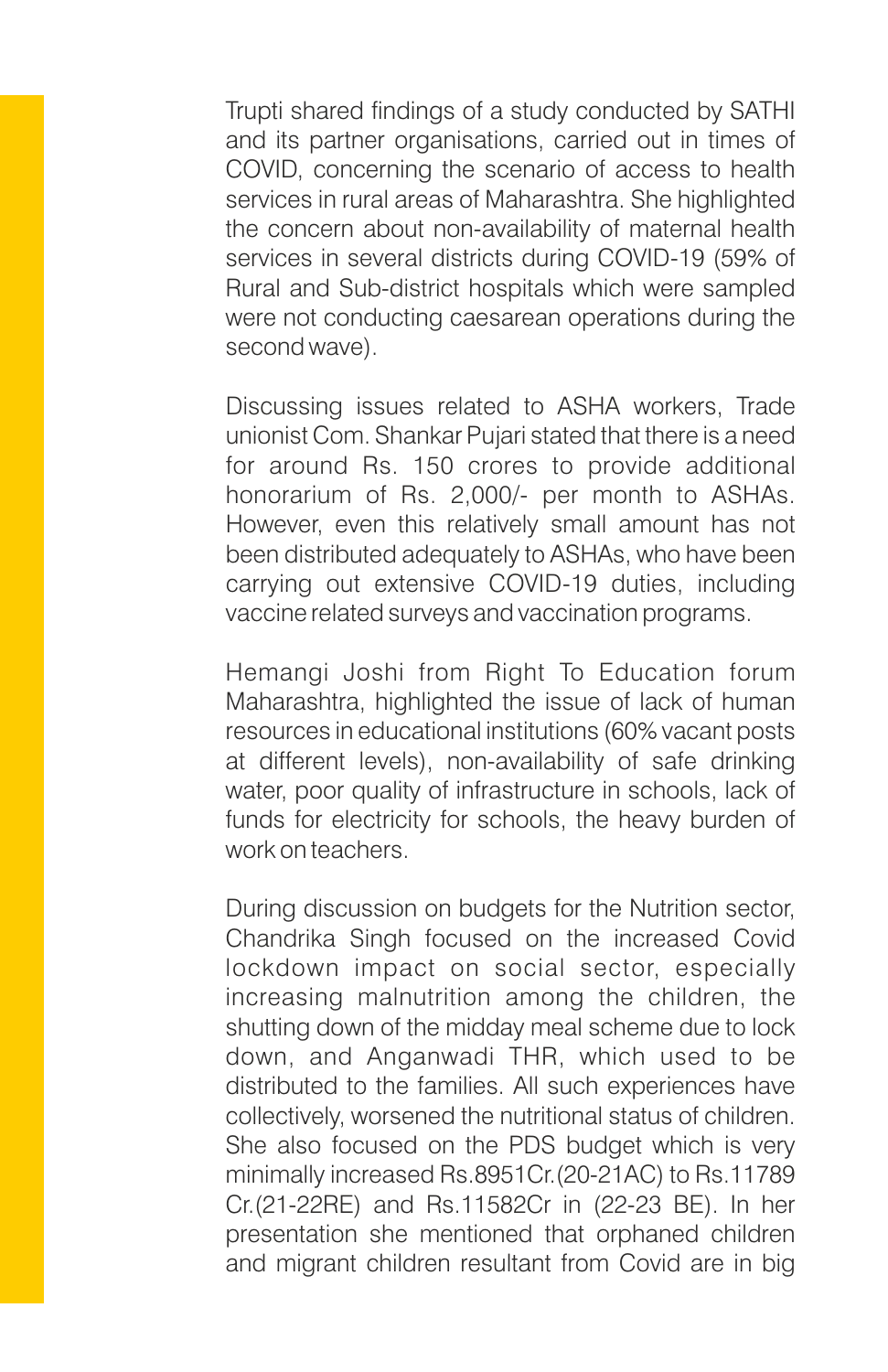trouble, and access to these children is much more difficult.

Swapnil Vyavhare from SATHI noted that the Women and Child Development department was able to spend only 74.65% of the allocated budget during 2020-2021; 25.35% of budget remained unspent. Therefore, the decrease in budgetary allocations, and deliberate underspending of the available budget, are both serious concerns.

Commenting on the presentations, Amit observed that it is our job to share such important information with the activists and workers who are engaged with the issues, and make them aware about it. Shailesh thanked everyone and opened the floor for suggestions and recommendations for the way forward.

In the discussion, he referred to the economic survey report, particularly the Covid impact study.

### Critical Issues and Questions Raised during discussion

- ¤ Various remarks and comments during discussions highlighted critical issues, perspectives and approaches in terms of budget. The insights underscored the need to see the budget under a political, economic lens and macro-fiscal positions. The collection of taxes and fees is a critical developmental priority. It is crucial for investing in the public infrastructure and providing services for the people.
- ¤ There are some specific areas where an increase in the budget is required, such as – healthcare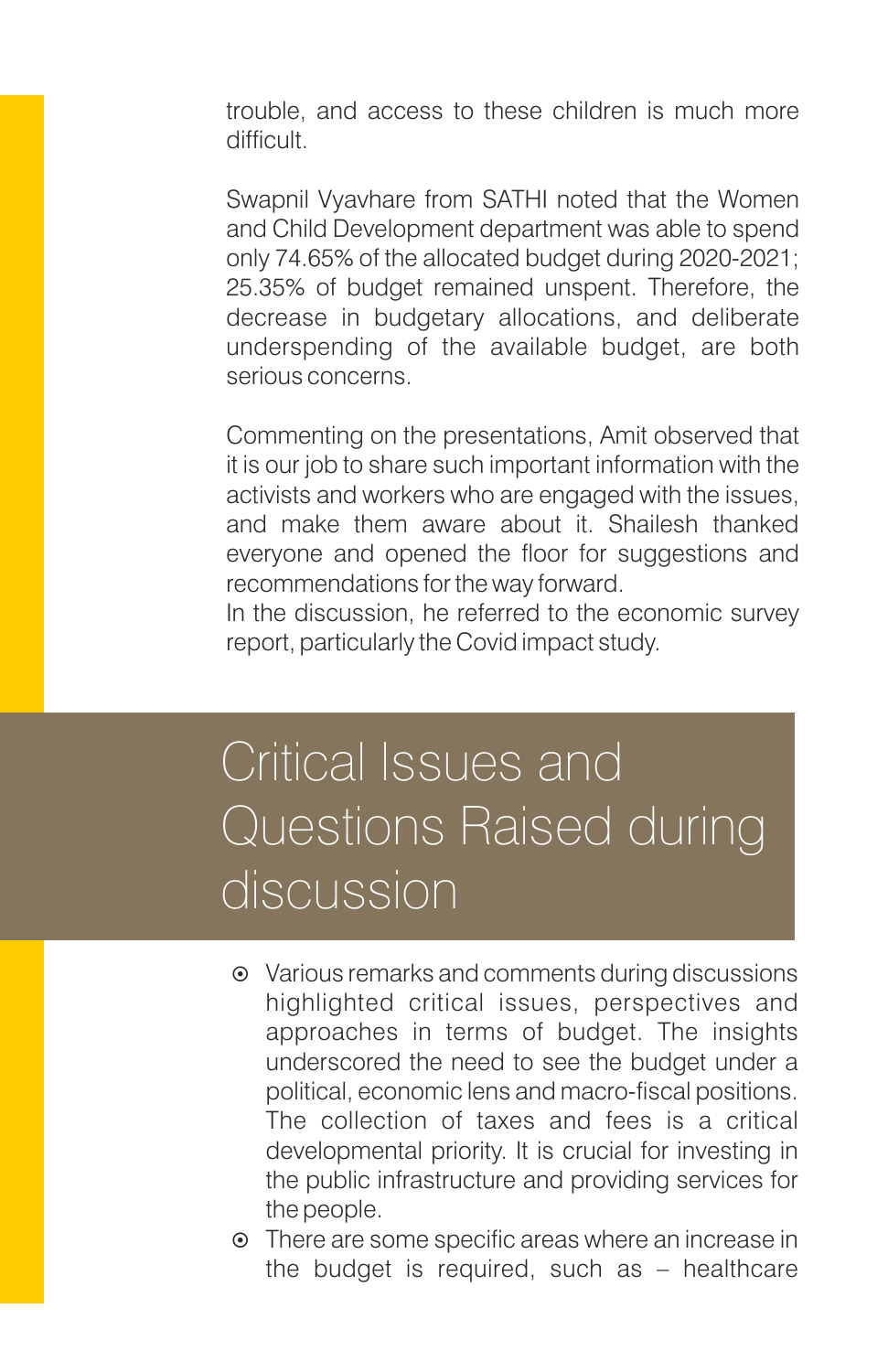services, health HR, medical education and infrastructural development of hospitals, water and sanitation and tribal development. But one needs to understand the politics behind it and where the funds are flowing.

- The dialogue on the budget and related issues is difficult to execute in the same language of consultation on the ground. One needs to think of different ways to see what is happening about finances at the ground level, for which one needs to change budget terminologies according to the realities on the ground.
- ¤ States have choices available to take a stand, and increase budget allocations in social sectors, and to fulfil the needs of the masses.
- The entire approach of the state government during COVID-19 was "firefighting" and responding to the crisis. However, it has not developed a strategy from the perspective of "recovery".

#### Recommendations :

- $\odot$  There is need to create spaces/ forums for dialogue on budget allocation, with different departments and networks, forums, groups, and NGOs, working on various issues such as economics, health, education, food security, agriculture, labour etc.
- There is a need to demand more transparency on budget allocations and distribution, and data transparency about funds for different schemes and their usage at the district and block levels.
- $\odot$  There should be a process of decentralised planning on specific community needs, which should then translate into the budget and overview process of the situation. (E.g. in the covid period many girls who dropped out of education, became subjected to early marriage). Such kind of emerging needs have to be addressed.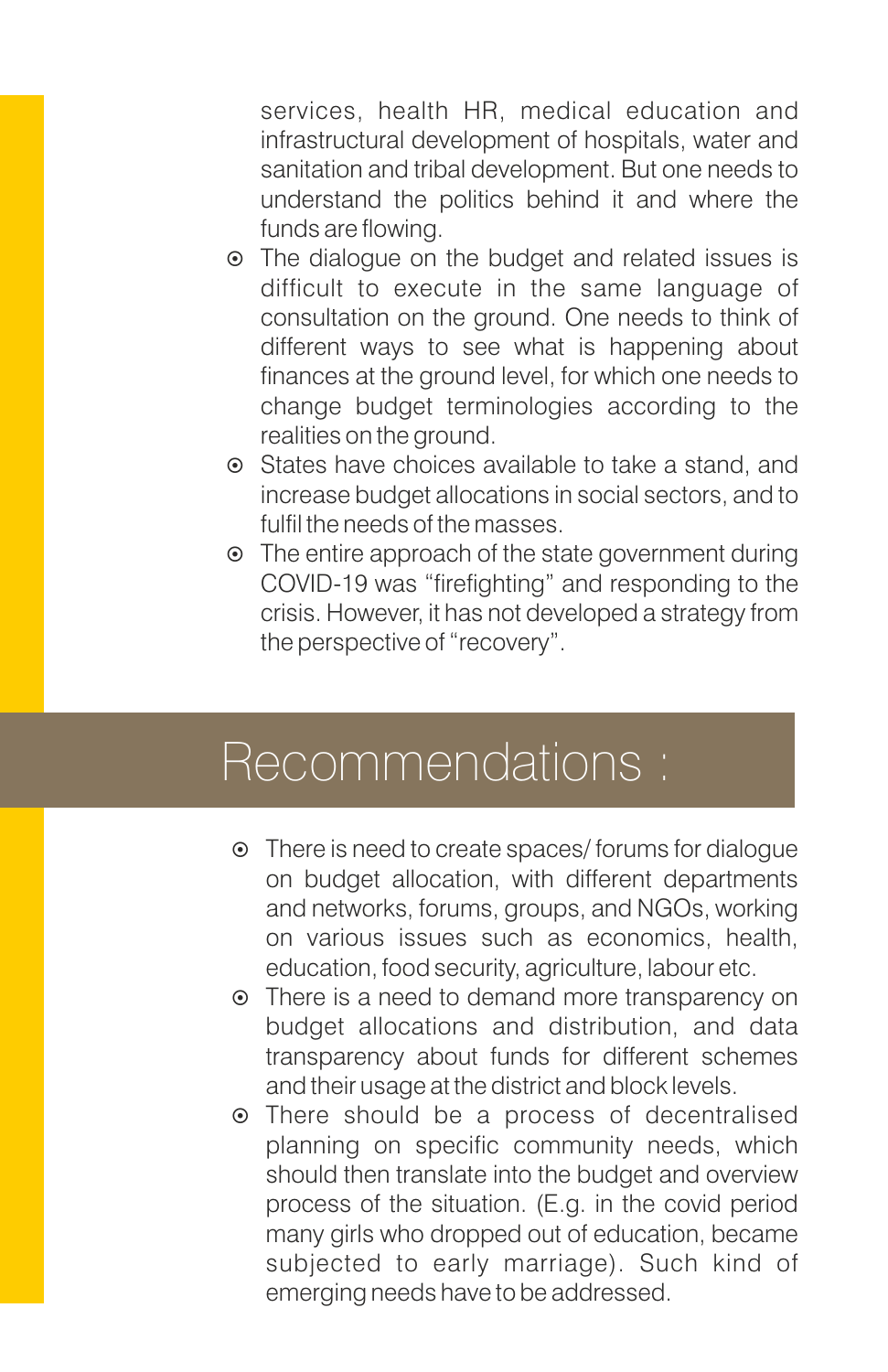- ¤ The state should spend a minimum of 60% of the total budget on the social sector.
- ¤ State should create an institution mandated to help the government with advice on how to generate revenues, and alternative models of effective utilisation of funds. Such examples were setup by Kerala, Bihar, and Odisha. (Ex. GIFT in Kerala.)
- Maharashtra government should conduct a special session of the state assembly to review the significant lessons emerging from the last two years of Covid. Accordingly, the state should adopt changes in its interventions and policies.
- ¤ While Capital investments in budgets are essential, their focus should be on strengthening public service infrastructure rather than on private sector growth. The State should conduct a study on how privatization or PPP models are effectively working for providing servicers to the poor, and their cost effectiveness.

#### Health sector specific recommendations

- ¤ ASHA workers' quality of work conditions need to improve by giving them proper wages every month.
- ¤ Vacant positions of health workers need to be filled on an urgent basis, and contractual health workers working in the National Health Mission should receive permanent employment. This will need budget allocation for human resources.
- Maharashtra government should spend at least Rs. 3800/- per capita on health. Currently, it is minimal, at only Rs. 1350/- per capita on health.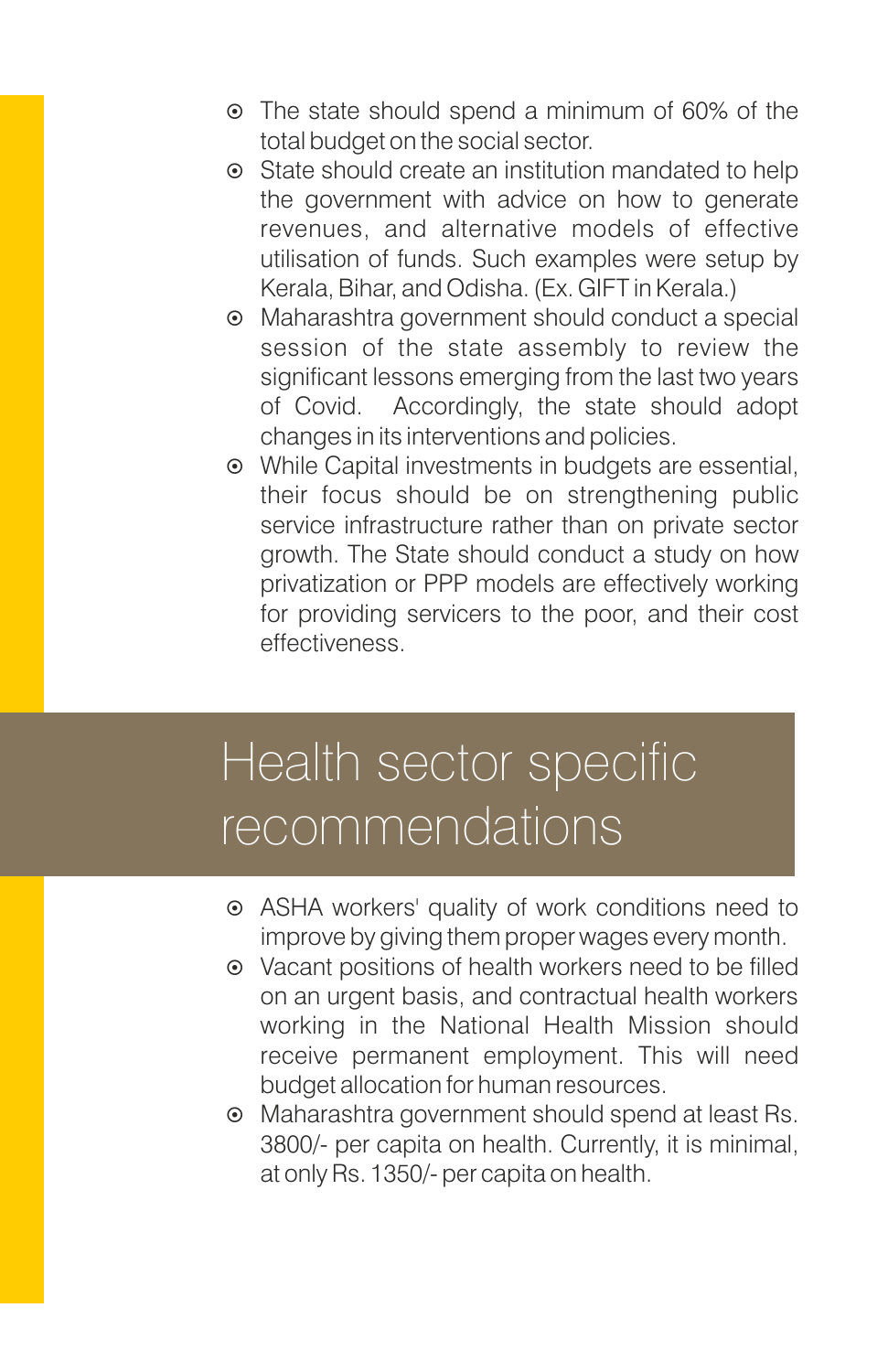## Concluding Remarks

verall discussion on social sector budgets<br>analysis shows there is an urgent need for dialogue with different groups and stakeholders to understand budget allocation more deeply. It also suggests the need to learn from alternative models of other states in the current sociopolitical scenario.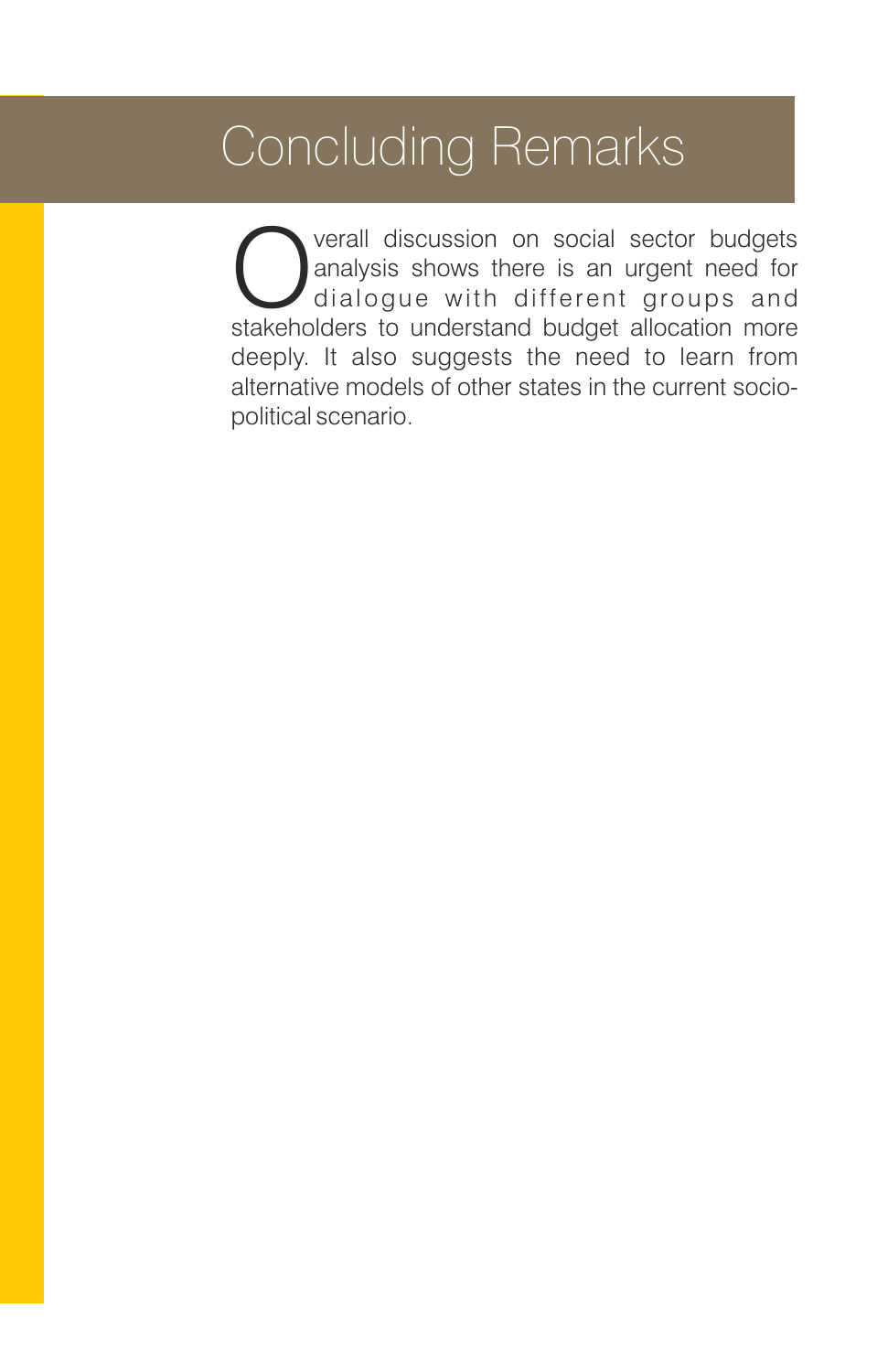